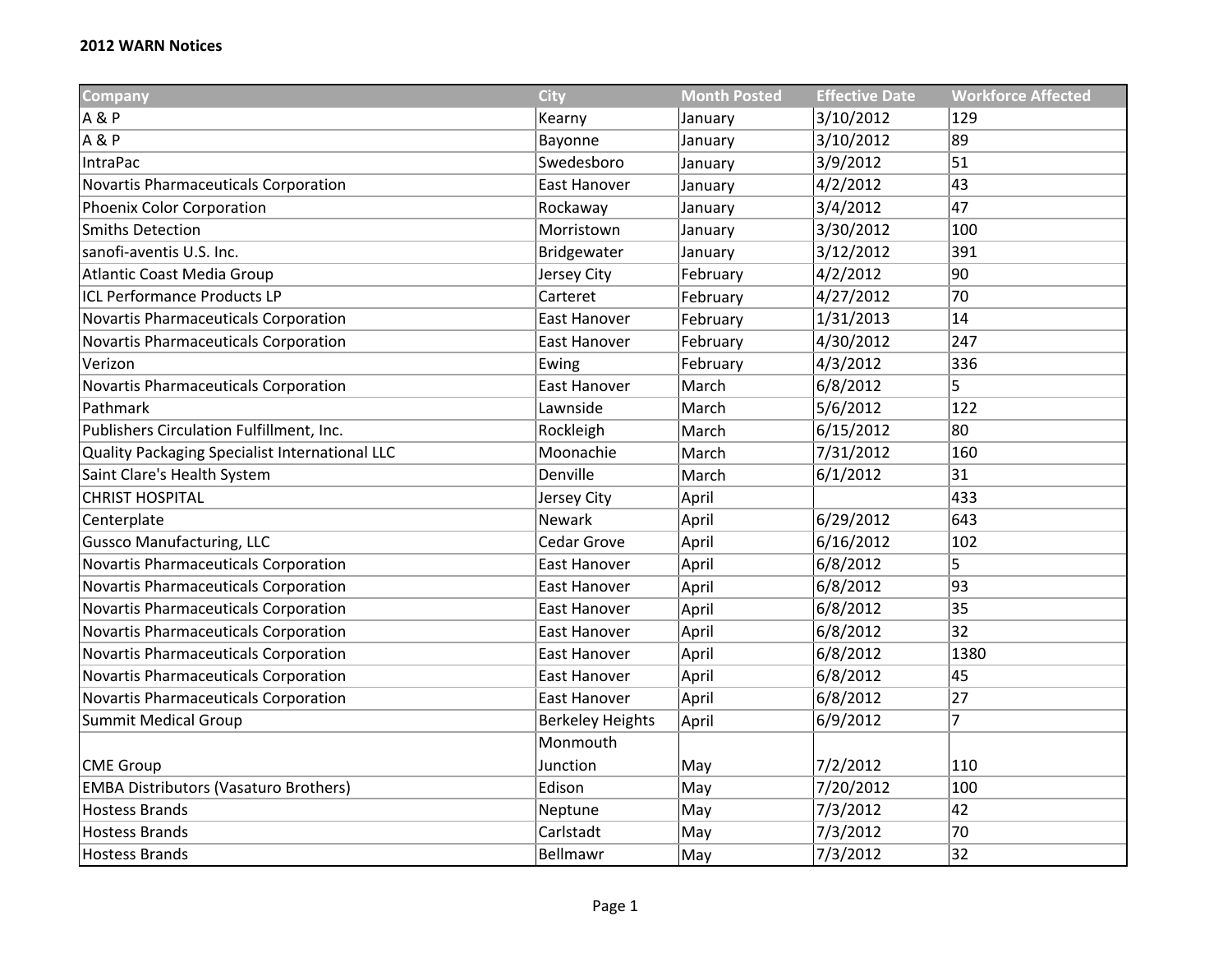| <b>Company</b>                                             | <b>City</b>          | <b>Month Posted</b> | <b>Effective Date</b> | <b>Workforce Affected</b> |
|------------------------------------------------------------|----------------------|---------------------|-----------------------|---------------------------|
| <b>Hostess Brands</b>                                      | Westville            | May                 | 7/3/2012              | 3                         |
| <b>Hostess Brands</b>                                      | Pleasantville        | May                 | 7/3/2012              | 16                        |
| <b>Hostess Brands</b>                                      | Wayne                | May                 | 7/3/2012              | 320                       |
| <b>Hostess Brands</b>                                      | Hamilton             | May                 | 7/3/2012              | 24                        |
| Hostess Brands4                                            | Somerset             | May                 | 7/3/2012              | 56                        |
| MetLife                                                    | Morristown           | May                 | 6/30/2012             | 496                       |
| Mountainside Hospital                                      | Montclair            | May                 | 7/1/2012              | 1575                      |
| C <sub>3</sub> i                                           | Denville             | June                | 7/31/2012             | 46                        |
| D2L Associates, Inc.                                       | Cedar Grove          | June                | 12/31/2012            | 31                        |
| Genuardi's                                                 | cherry hill          | June                | 8/4/2012              | 78                        |
| <b>Strauss Auto</b>                                        | South River          | June                | 6/4/2012              | 384                       |
| American Airlines, Inc.                                    | <b>Newark</b>        | July                | 9/21/2012             | $\overline{2}$            |
| Catalent CTS (Kansas City), LLC                            | <b>Mount Laurel</b>  | July                | 9/14/2012             | 97                        |
| Colgan Air, Inc.                                           | Newark               | July                | 9/9/2012              | 195                       |
| Daimler Buses North America                                | Secaucus             | July                | 8/28/2012             | 7                         |
| MissaBay                                                   | Swedesboro           | July                | 9/17/2012             | 305                       |
| MissaBay                                                   | Swedesboro           | July                | 9/17/2012             | 305                       |
| Elizabeth Detention Center aka CorrectionsCorporation of   |                      |                     |                       |                           |
| America                                                    | Elizabeth            | August              | 10/13/2012            | 148                       |
| On Time Staffing                                           | Camden               | August              | 9/17/2012             | $\overline{50}$           |
| Papetti's Hygrade Egg Products                             | Elizabeth            | August              | 10/12/2012            | 57                        |
| <b>Staples</b>                                             | Monroe               | August              | 10/26/2012            | 110                       |
| The Children's Place                                       | Monroe               | August              | 12/31/2012            | 86                        |
| <b>American Airlines</b>                                   | Newark               | September           | 11/16/2012            | 74                        |
| Central Lobby, LLC                                         | <b>Atlantic City</b> | September           | 10/7/2012             | 120                       |
| Citigroup Technology, Inc.                                 | Weekhawken           | September           | 10/19/2012            | 88                        |
| Comcast                                                    | Union                | September           | 11/9/2012             | 66                        |
| Comcast                                                    | Union                | September           | 12/9/2012             | 84                        |
| Hoffman-La Roche (Roche)                                   | Nutley               | September           | 10/30/2012            | 1000                      |
| <b>Masco Cabinetry</b>                                     | Lakewood             | September           | 11/21/2012            | 190                       |
| Northrop Grumman                                           | <b>Mount Laurel</b>  | September           | 11/6/2012             | 61                        |
|                                                            |                      |                     |                       |                           |
| Raymours Furniture Company, Inc., d/b/a Raymour & Flanigan | Liverpool            | September           | 11/15/2012            | 91                        |
| Genuardi's                                                 | Marlton              | October             | 12/29/2012            | 94                        |